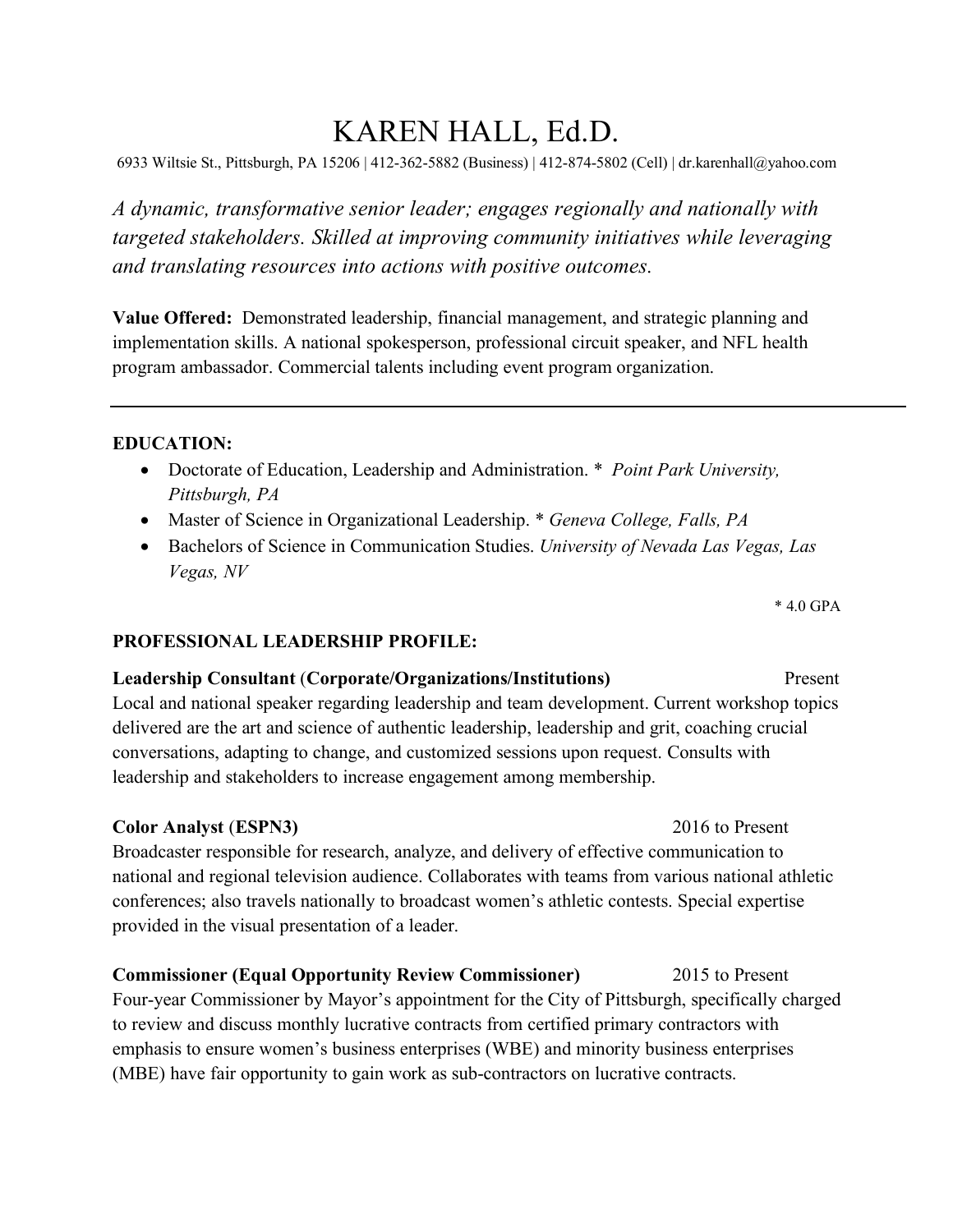Accepts/rejects primary contracts-based guidelines defined by City of Pittsburgh Equal Opportunity Review Code.

## **Assistant Executive Director & Communications Director** (**Ozanam Inc.)** 2010 to Present

- Develops strategic plan and budget initiatives while actively supporting the selection of grants. Secures and implements work plans; identifies and works with local academic partners, STEM/STEAM programming, tutors, and professional staff to carry out the mission of Ozanam. Oversees delivery of workshops, tutorial assistance, and personal development for people serve. Focused on skills attainment for student-athletes pursuing scholarships for nationwide institutions.
- Cultivates relationships with corporate sponsors, funders, and stakeholders using exceptional interpersonal communication. Elevates message of Ozanam through production of a newsletter and the website. Develops, coordinates, and facilitates staff meetings, networking events, and workshops. Organizes and attends departmental partner meeting to maintain effective communication while developing presentations to promote organization externally.

# **Teacher/Director of Athletics (St. Benedict, The Moor School)** 2005 to 2013 Implemented the health and physical education (PE) curriculum set by Diocese of Pittsburgh. Participated as a leadership team member by organizing the professional speaker circuit, creating an athletic budget, and overseeing the fiscal management of the program. Charged with interviewing, hiring, and evaluating staff.

**Special Events/Alumni Coordinator** (**Extra Mile Education Foundation)** 2005 to 2013 Developed a comprehensive strategy to build the alumni data base, focusing on use of social media to connect with former students. Conducted special events such as health fairs and the highly successful NFL Pittsburgh Steeler Head Coach and Quarterback camp.

## **Head Coach Women's Basketball** (C**ollegiate Athletics)** 1989 to 2015

Directed and oversaw the operations of collegiate basketball programs. Managed athletic budgets from \$250,000 to \$800,000. Recruited and retained academically eligible national and international student-athletes; setup program for community engagement and special speaking engagements. Served also as the recruiting coordinator while assisting the men's basketball program. Assigned to solicit sponsorship and increase fundraising promotions. Hired, evaluated, and supervised staff. Organized team travel logistics, coordinated summer camps. study halls for academic achievement; devised practice plan and game-day strategies. Develop scouting reports; assured adherence to NCAA, NAIA, and NJCAA rules. Taught collegiate PE courses.